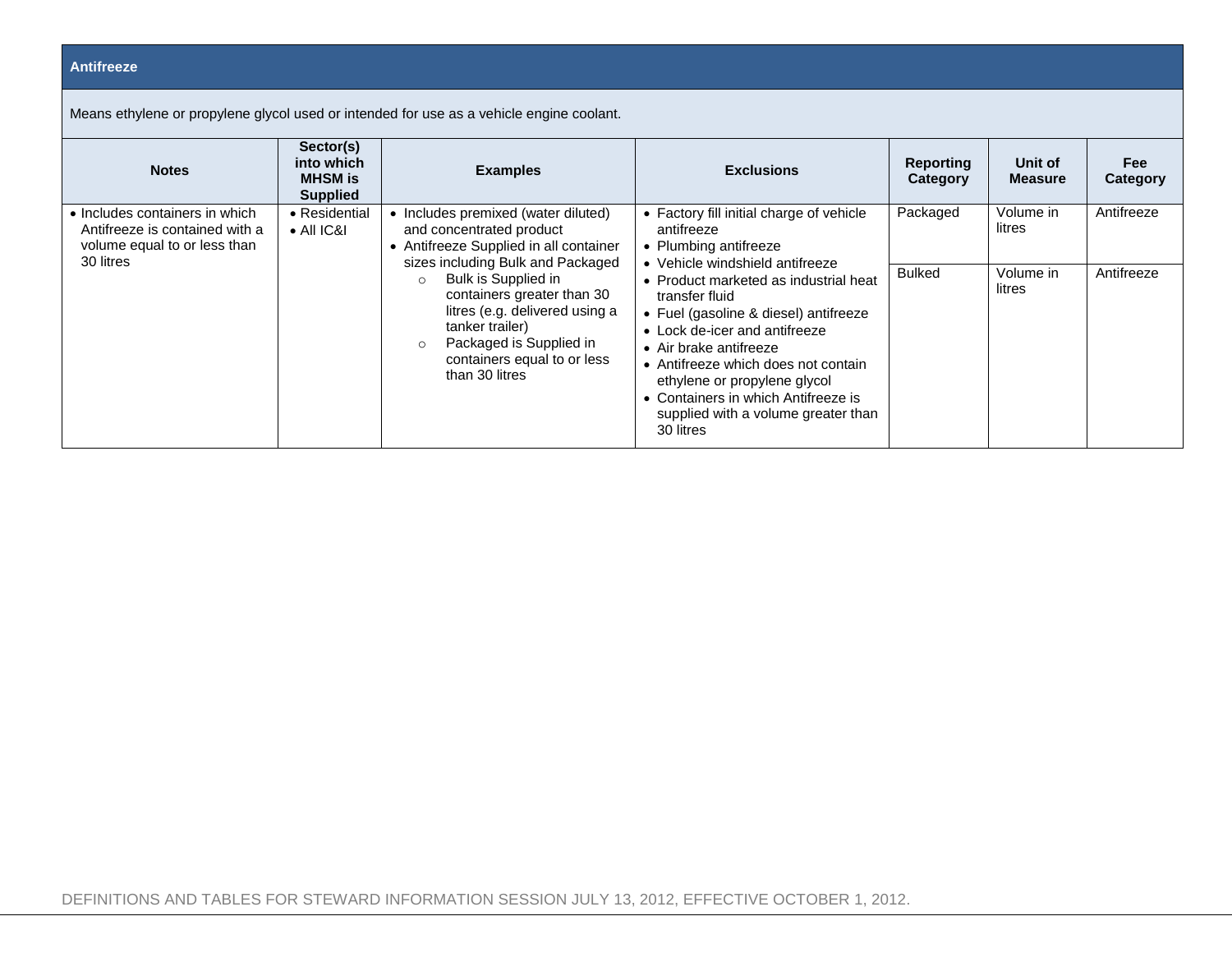## **Oil Containers**

| Containers that have a capacity of 30 litres or less and that were manufactured and used for the purpose of containing lubricating oil.                                                                                                                                                                                                                                                                                                                                                                                                                                                                                                                                                                                                                                                                                                                                                                                              |                                                              |                                                |                                                                                                                                                                                                                                                                                                                                                                                                                                                                                                                                                                                                                                                                                                                                                                                                                                                                                        |                              |                           |                        |  |  |
|--------------------------------------------------------------------------------------------------------------------------------------------------------------------------------------------------------------------------------------------------------------------------------------------------------------------------------------------------------------------------------------------------------------------------------------------------------------------------------------------------------------------------------------------------------------------------------------------------------------------------------------------------------------------------------------------------------------------------------------------------------------------------------------------------------------------------------------------------------------------------------------------------------------------------------------|--------------------------------------------------------------|------------------------------------------------|----------------------------------------------------------------------------------------------------------------------------------------------------------------------------------------------------------------------------------------------------------------------------------------------------------------------------------------------------------------------------------------------------------------------------------------------------------------------------------------------------------------------------------------------------------------------------------------------------------------------------------------------------------------------------------------------------------------------------------------------------------------------------------------------------------------------------------------------------------------------------------------|------------------------------|---------------------------|------------------------|--|--|
| <b>Notes</b>                                                                                                                                                                                                                                                                                                                                                                                                                                                                                                                                                                                                                                                                                                                                                                                                                                                                                                                         | Sector(s)<br>into which<br><b>MHSM</b> is<br><b>Supplied</b> | <b>Examples</b>                                | <b>Exclusions</b>                                                                                                                                                                                                                                                                                                                                                                                                                                                                                                                                                                                                                                                                                                                                                                                                                                                                      | <b>Reporting</b><br>Category | Unit of<br><b>Measure</b> | <b>Fee</b><br>Category |  |  |
| For this purpose, lubricating oil<br>is:<br>· Synthetic crankcase or<br>engine oil<br>• Hydraulic fluid<br>· Polyolester fluids<br>• Circulating oil or turbine oil<br>• Paper machine oil<br>• Transmission fluid<br>• Power steering fluid<br>• Gear oil<br>• Vegetable oil for lubrication<br>• Re-refined oil<br>• Electrical insulating oil<br>• Refrigeration system oil<br>• Compressor oil<br>• Mineral heat transfer fluid<br>• Marine engine oil for vessels<br>operating domestically<br>• Metal working oil<br>• Form release oil<br>• Textile oil<br>• Chain oil<br>• Rock drill oil<br>• 2-cycle engine oil<br>· Gasoline / 2-cycle engine oil<br>mixes<br>· Saw guide oil<br>• Drawing, stamping and<br>shaping oil<br>• Process oil<br>• Dedusting oil<br>• Marine cylinder oil<br>• Machine tool and slideway<br>lubricant<br>• Natural gas compressor oil<br>• Conveyor lube<br>· Dripless lube<br>· Quenching oil | • Residential<br>$\bullet$ All IC&I                          | • Containers that contained<br>lubricating oil | Containers that contained<br>• Ethylene glycol heat transfer fluid<br>• Propylene glycol heat transfer fluid<br>· Silicone heat transfer fluid<br>• Synthetic aromatic hydrocarbon<br>heat transfer fluid<br>• Glycol-based heat transfer fluid<br>· Water glycol hydraulic fluid<br>• Phosphate ester hydraulic fluid<br>· Hydraulic oil dye<br>· Polyglycol synthetic compressor oil<br>• Base oil, including re-refined base<br>oil<br>• Grease<br>• Oil additive<br>• Oil treatment<br>• Diesel fuel treatment<br>• Cleaning/flushing fluids for<br>motors/equipment<br>• Winter start fluid<br>• Brake fluid<br>• Undercoating<br>• Penetrating oil<br>· Hydraulic jack oil<br>• 3-in-1 household oil<br>• Aerosol propelled lubricant<br>• Gun oil<br>• Kerosene<br>• Urethane coating<br>• Sewing machine oil<br>• Cooking oil<br>• Windshield washer fluid<br>• Emulsified oil | Oil<br>Containers            | Volume in<br>litres       | Oil<br>Containers      |  |  |

Containers that have a capacity of 30 litres or less and that were manufactured and used for the purpose of containing lubricating oil.

DEFINITIONS AND TABLES FOR STEWARD INFORMATION SESSION JULY 13, 2012, EFFECTIVE OCTOBER 1, 2012.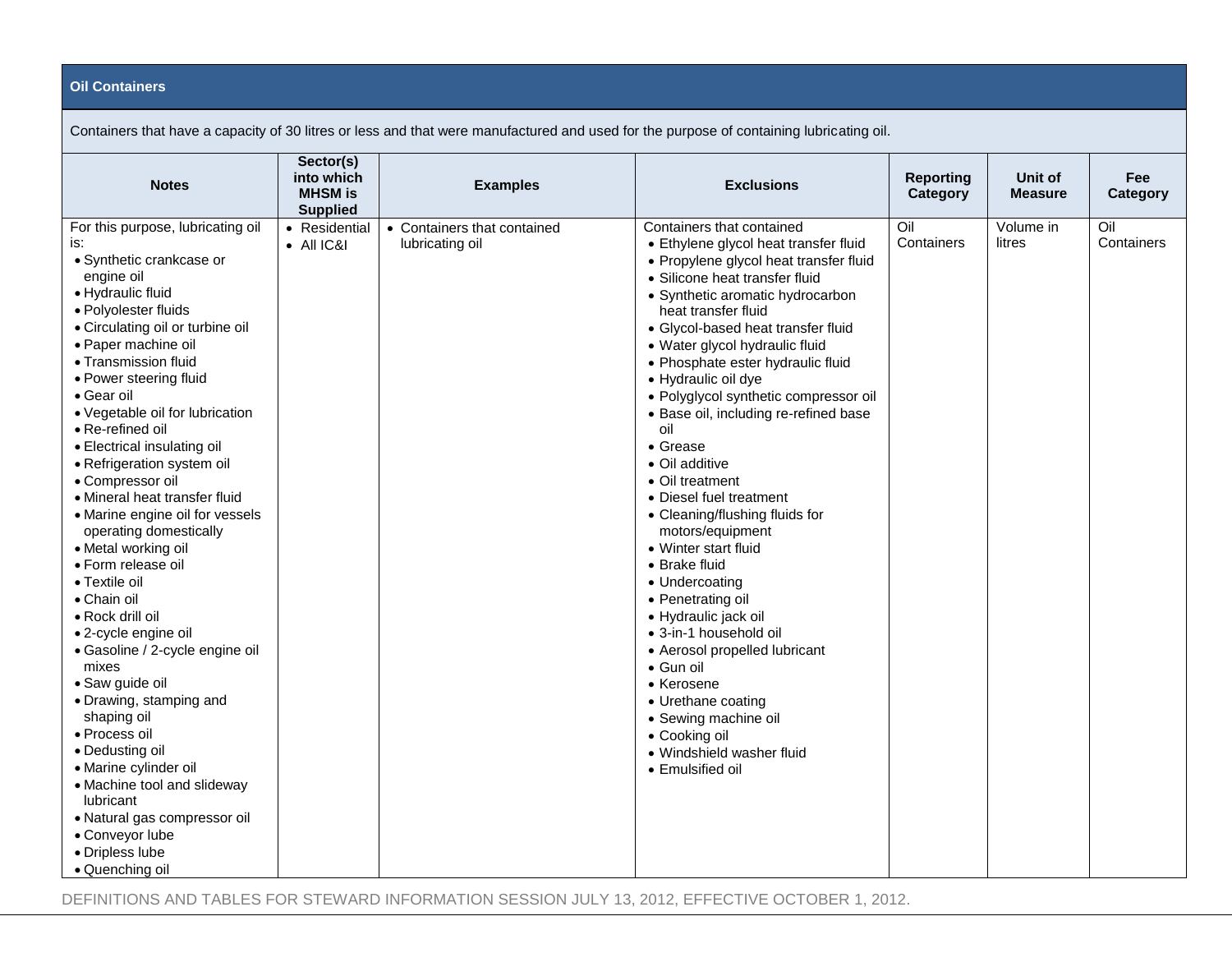| Pneumatic system oil           |  |  |  |
|--------------------------------|--|--|--|
| ● Rustproof oil_               |  |  |  |
| ∙ Food grade white mineral oil |  |  |  |

DEFINITIONS AND TABLES FOR STEWARD INFORMATION SESSION JULY 13, 2012, EFFECTIVE OCTOBER 1, 2012.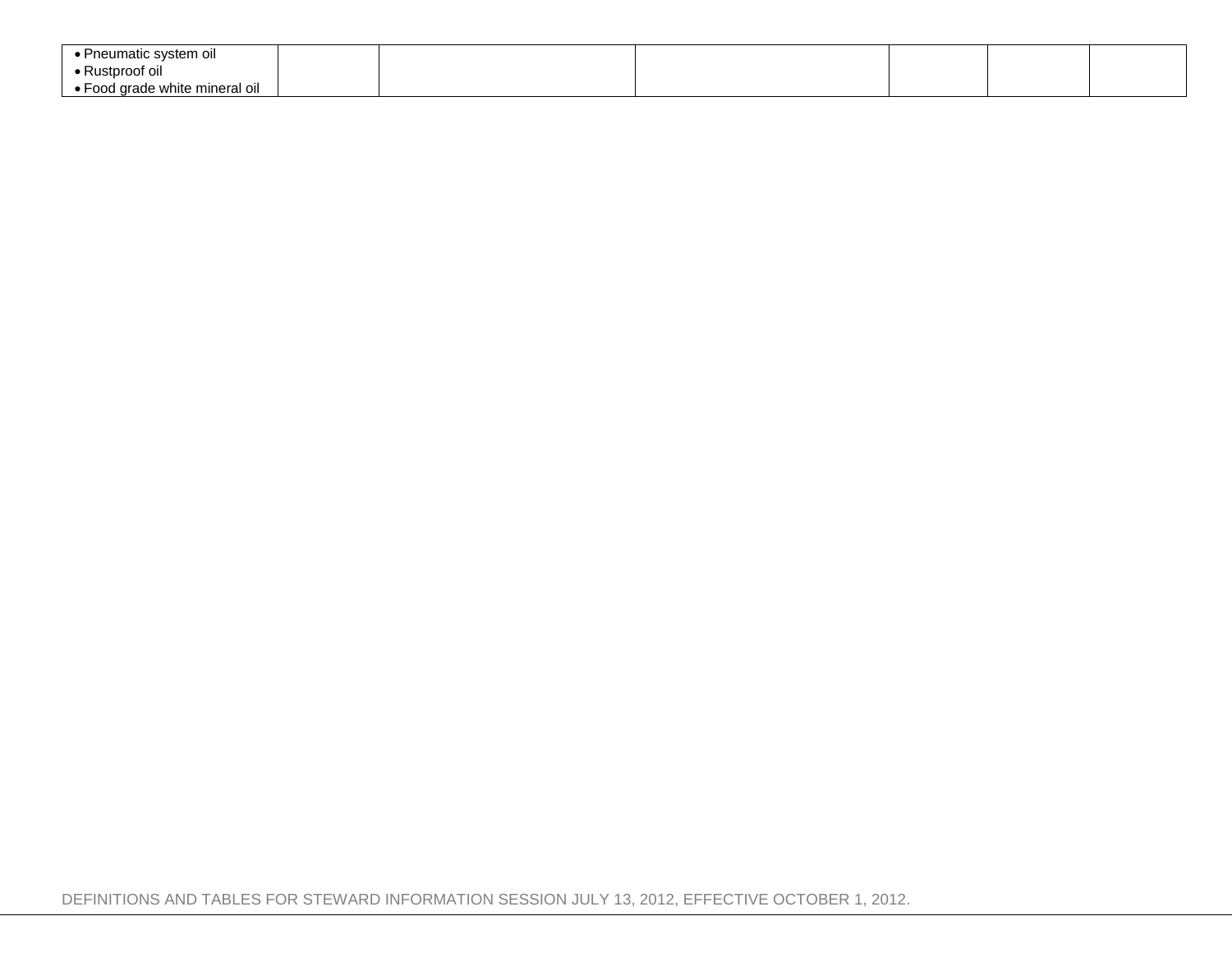| <b>Oil Filters</b> |
|--------------------|

| <b>Notes</b> | Sector(s) into<br>which MHSM<br>is Supplied | <b>Examples</b>                                                                                                                                                                             | <b>Exclusions</b>                                                                                          | <b>Reporting</b><br>Category | Unit of<br><b>Measure</b>      | <b>Fee</b><br>Categor |
|--------------|---------------------------------------------|---------------------------------------------------------------------------------------------------------------------------------------------------------------------------------------------|------------------------------------------------------------------------------------------------------------|------------------------------|--------------------------------|-----------------------|
| • None       | • Residential<br>$\bullet$ All IC&I         | • Spin-on or element style filters that<br>are used in hydraulic transmission<br>or internal combustion engine<br>applications<br>• Diesel fuel filters<br>• Household furnace fuel filters | • Gasoline fuel filters<br>$\bullet$ Air filters<br>• Household furnace air filters<br>• Sock-type filters | Less than or<br>equal to 8"  | Number of<br>units<br>Supplied | Oil Filters           |
|              |                                             | • Coolant filters<br>• Storage tank diesel fuel filters<br>• Plastic & paper element style filters<br>• Diesel fuel filters used at retail<br>commercial pump islands                       |                                                                                                            | Greater than<br>8"           | Number of<br>units<br>Supplied | Oil Filters           |

**Fee Category**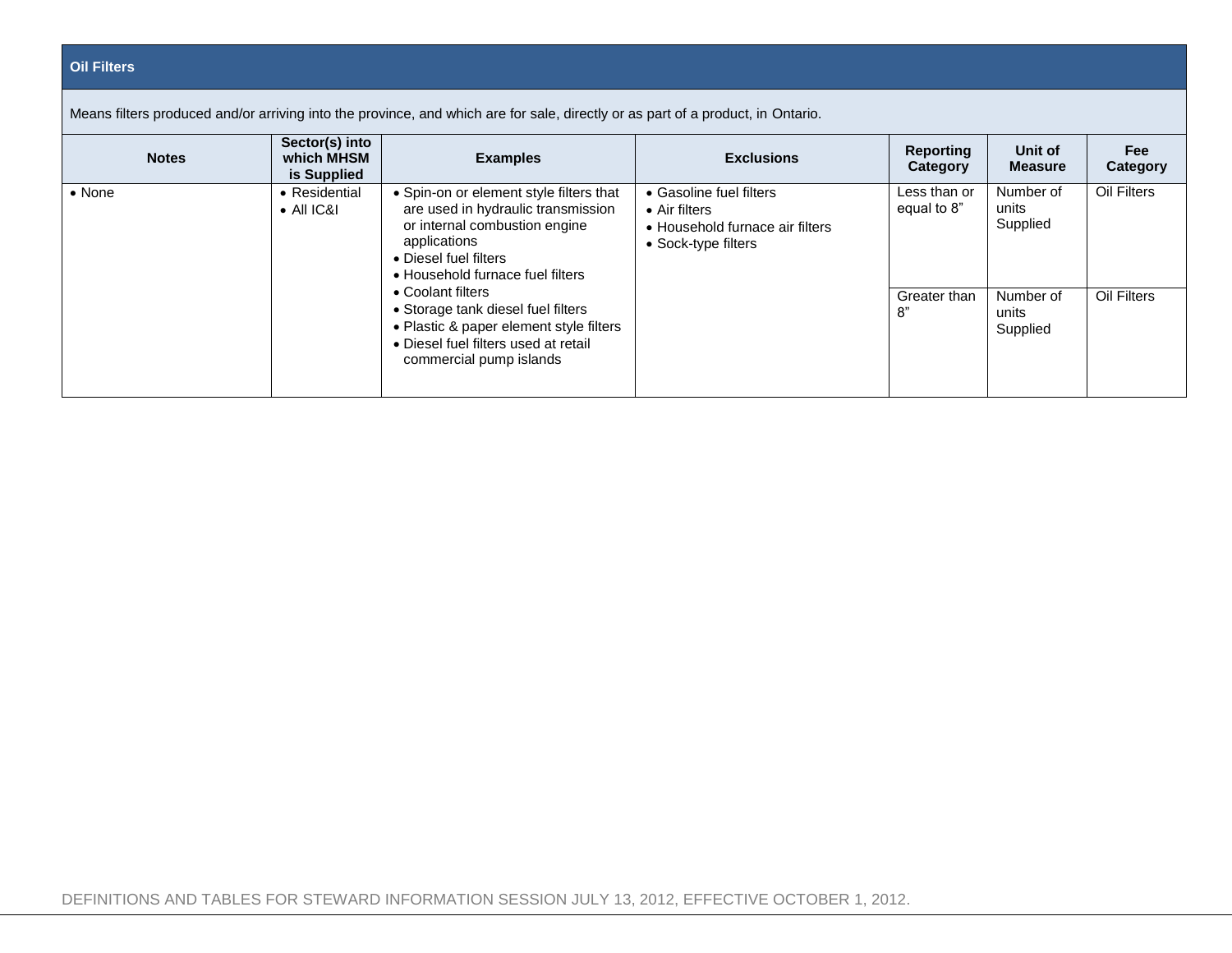## **Pressurized Containers**

All pressurized containers that are identified with the following Transport Canada markings:

- Seamless Cylinders and Tubes: TC-3AAM, TC-3AAXM, TC-3ALM, TC-3AM, TC-3ANM, TC-3ASM, TC-3AXM, TC-3EM, and TC-3HTM

- Welded Cylinders and Spheres: TC-4AAM-33, TC-4BM, TC-4BM17ET, TC-4BAM, TC-4BWM, TC-4DM, TC-4DAM, TC-4DSM and TC-4EM

- Non-refillable Containers: TC-39M

- Composite Cylinders: TC-3FCM and TC-3HWM

- Insulated Cylinders: TC-4LM

- Cylinders for Acetylene Service: TC-8WM and TC-8WAM.

| <b>Notes</b>   | Sector(s) into<br>which MHSM<br>is Supplied          | <b>Examples</b>                                                                                                                                                 | <b>Exclusions</b>                                                                                                       | Reporting<br>Category | Unit of<br><b>Measure</b>      | <b>Fee</b><br>Category                           |
|----------------|------------------------------------------------------|-----------------------------------------------------------------------------------------------------------------------------------------------------------------|-------------------------------------------------------------------------------------------------------------------------|-----------------------|--------------------------------|--------------------------------------------------|
| $\bullet$ None | • Residential<br>$\bullet$ Small<br>quantity<br>IC&I | • Non-refillable and refillable cylinders,<br>such as seamless cylinders and<br>tubes, welded cylinders and insulated<br>containing<br>cylinders,<br>previously | • Aerosols<br>• Butane lighters<br>• Reservoir tanks intended for use<br>with an air compressor                         | Non-<br>Refillable    | Number of<br>units<br>Supplied | Pressurized<br>Containers-<br>Non-<br>Refillable |
|                |                                                      | material such as acetylene, propane,<br>Freon, isocyanate resins, helium,<br>nitrogen and all other compressed<br>gases                                         | • Cylinders that must be punctured<br>for use (e.g. small CO2)<br>• Cylinders over 100 kilogram<br>• Fire extinguishers | Refillable            | Number of<br>units<br>Supplied | Pressurized<br>Containers -<br>Refillable        |